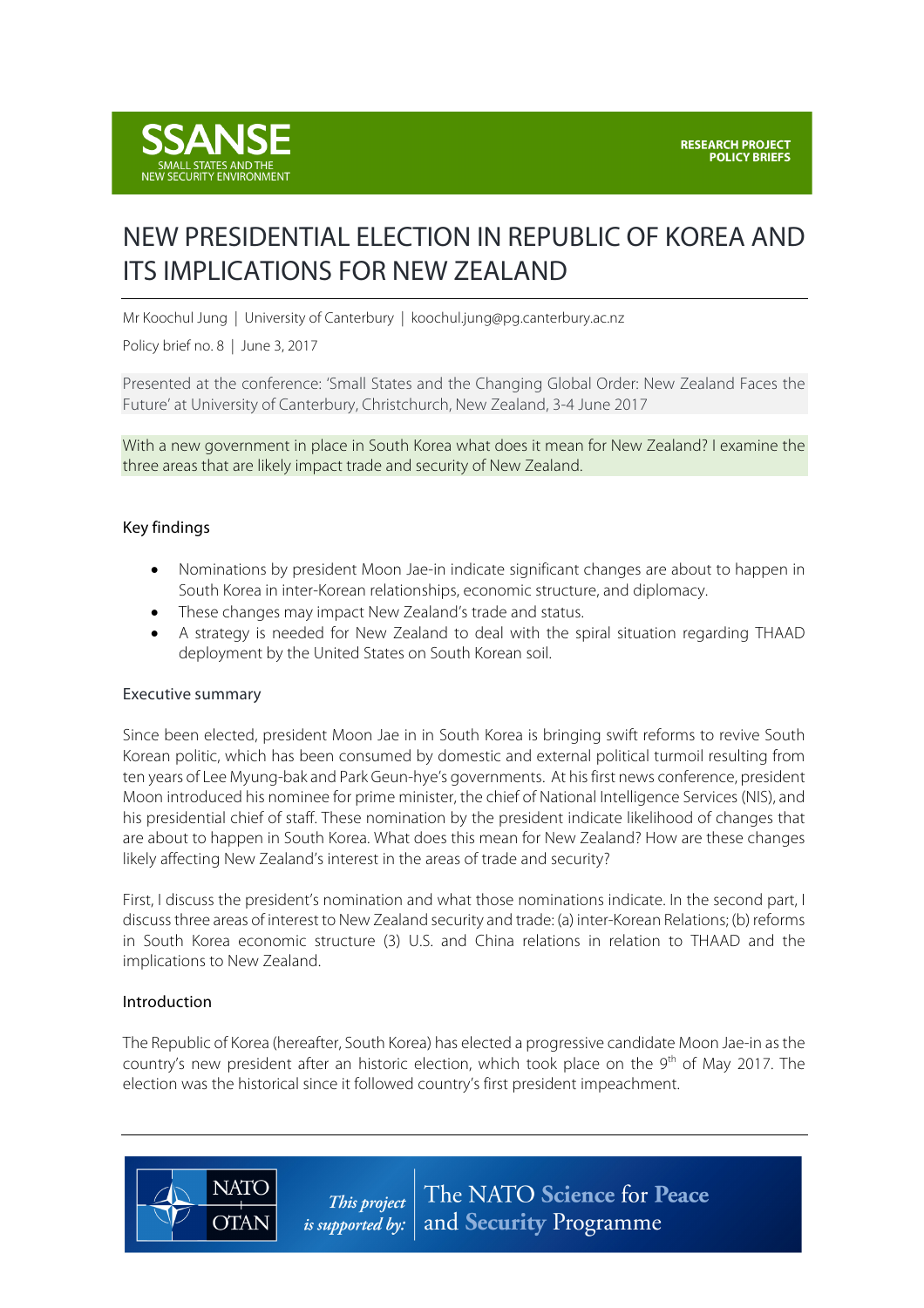Since been elected, president Moon and his administration is bringing swift reforms to revive South Korean politic, which has been consumed by domestic and external political turmoil resulting from ten years of Lee Myung-bak and Park Geun-hye's governments. At his first news conference at the Blue House<sup>1</sup>, president Moon introduced his nominee for prime minister, the chief of National Intelligence Services (NIS), and his presidential chief of staff while Park Guen-hye sat in detention facility waiting for a trial on changes that could lead her being sentenced to life in prison. President Moon tapped into the country's appetite for change and is able to push through his agenda. With president Moon elected to the office actions from his partsuggest lot of changes are about to happen in South Korea. What does this mean for New Zealand? How are these changes likely affecting New Zealand's interest in the areas of trade and security? This policy brief informs the reader things that New Zealand must look out for in South Korea.

The brief is organised as follows. In the first part, I discuss president Moon's nomination and what those nominations signify because true meaning those nomination and their implications are not covered by the media.

In the second part, I discuss three areas of interest to New Zealand: (a) inter-Korean Relations; (b) the Chaebols and struggling economy; (3) U.S. and China relations. I will discuss in terms of how the new government under president Moon likely approach the three areas and their implications for New Zealand. The third part will conclude the brief.

## New government and president's nomination

 $\overline{a}$ 

**NATC** 

**OTAN** 

The nomination of Lee Nak-yoen as prime minister was seen as an attempt to get more support from the southwestern (Cholla-province), traditionally regarded as liberal stronghold where Lee had served as governor and lawmaker. Appointing Lee Nak-yoen as a prime minister can be interpreted as Moon administration's aim to signal equal opportunity of access to social ladder. Traditionally, higher government posts have been dominated by people from Kyung-sang region (the Southeast province). If the National Assembly agrees president Moon's nomination, Lee will be the first prime minister from the Cholla region in the history of South Korea.

President Moon's pick National Intelligence Services (NIS) chief is Suh Hoon, a long-time intelligence and international relations expert. Suh also has served in the NIS as deputy director in 2006. Suh is well known North Korean expert as well. President Moon announced that Suh would be the right man to push reformsin NIS, which haslong been accused of meddling with domestic politics as well as aiding the president's effort to normalise relations with the North Korea. Talking to reporters, Suh Hoon endorsed president Moon's call for a summit meeting with North Korean ruler Kim Jong-eun, although saying it would be difficult for such a meeting to take place soon, considering the tension over the North's nuclear program.

Lastly, nomination of Professor Kuk Cho for the presidential secretary for Petition (PSP), which is considered the most powerful position of presidential secretary in South Korea<sup>2</sup>, shocked even the

<sup>&</sup>lt;sup>1</sup> Blue House is a presidential palace, situated at 1 Sejongno, Jongno-go, Seoul, Republic of Korea. <sup>2</sup> Presidential secretary for Petition (PSP) controls all the information from the branches of intelligence agencies coming to the president. Typically, as a PSP, one has the power to control information coming from the National Intelligence Service (NIS), Defense Intelligence Agency (DIA), Defense Security Command (DSC), the Korean National Police Agency (KNPA), Korean National Supreme Prosecution Office (KNSPO), and Korean National Coast Guard (KNCG). Not only that, the PSP has always had a strong connection to the Korean

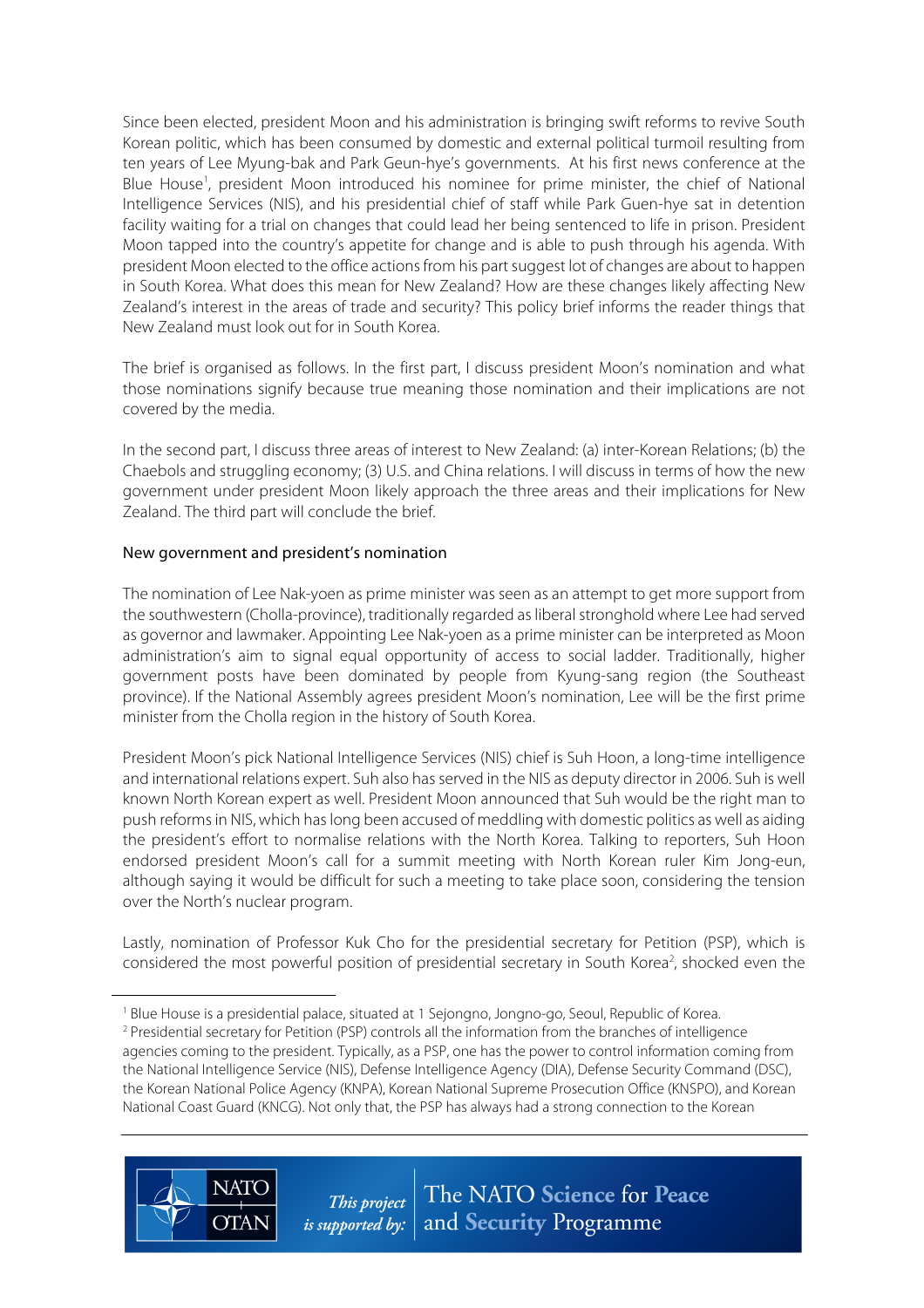most progressive media outlets in South Korea. Professor Cho is South Korea's top professor of Law, specialising in criminal law and well-known critic of the National Prosecution Office. Professor Cho has been the most active advocate for thorough reform of the corrupt and ill practices of the Office. Nominating someone outside of the National Prosecution office as a PSP is the first time in the history of South Korea and is considered a firm determination by president Moon to reform the National Prosecution Office.

# Inter-Korean Relations

President Moon Jae in, as the 19<sup>th</sup> president of South Korea, favours engagement and cooperation with North Korea. On the campaign trail, Moon repeatedly stated his desires to open negotiations with the North and willing to meet Kim Jung-eun.

I argue that president Moon, unlike the two of his predecessors, is more likely engaging in a dialogue and seek peaceful resolution to North Korea's nuclear proliferation. It is clear that working-level talks with North Kroea is a possibility, according to Moon's foreign policy advisor Chung in Moon. However, to my understanding, president Moon will hold out a summit with Kim Jung-eun until North Korea commits to abandoning its nuclear arsenal.

The policy paper released by Moon's campaign team suggest this. The first priority is developing the ability to defend South Korea against North Korea's nuclear and missile programs. This includes an embrace of conservative idea such as the Kill-chain to take out North Korea's nuclear and missile program. The policy also calls for the resumption of family reunion and North Korean participation at the Pyonchnang 2018 Olympic Winter Games.

# Implications for New Zealand

In any event, both the threat of or an actual war in the Korean Peninsula would severely disrupt New Zealand's economy. The price of constant tensions in the inter-Korean relationship will be costly to New Zealand. Therefore, any direct military confrontations in the region will affect New Zealand's trade. In addition, it would also place New Zealand in an awkward position over which role to play in the conflict it ever arises.

As discussed, however, South Korea's new president is willing to normalise the inter-Korean relationship while being firm on North Korea's nuclear proliferation issue. There is no doubt that president Moon will utilise his arsenal to re-establish channels of engagement to improve relations with North Korea. Furthermore, given the commitments from the nations of Northeast Asia and the United States remain focused on achieving peaceful resolution, inter-Korean relationship will get better. This is positive sign for New Zealand's trade.

However, inconsistent voice from the Washington and president Trump's regarding North Korean nuclear proliferation is concern. Although president Trump hasleft his options open with North Korea, the administration's ramping up pressures by sending an aircraft carrier and deploying the Terminal High Altitude Area Defence (THAAD) anti-missile system is worrisome. There are good chance things might not go to direct military confrontation, however. This is because history suggest that South

National Prosecutions Office and be able to influence the prosecutors' decisions sins PSP always have been nominated among the National Prosecutions Office.



 $\overline{a}$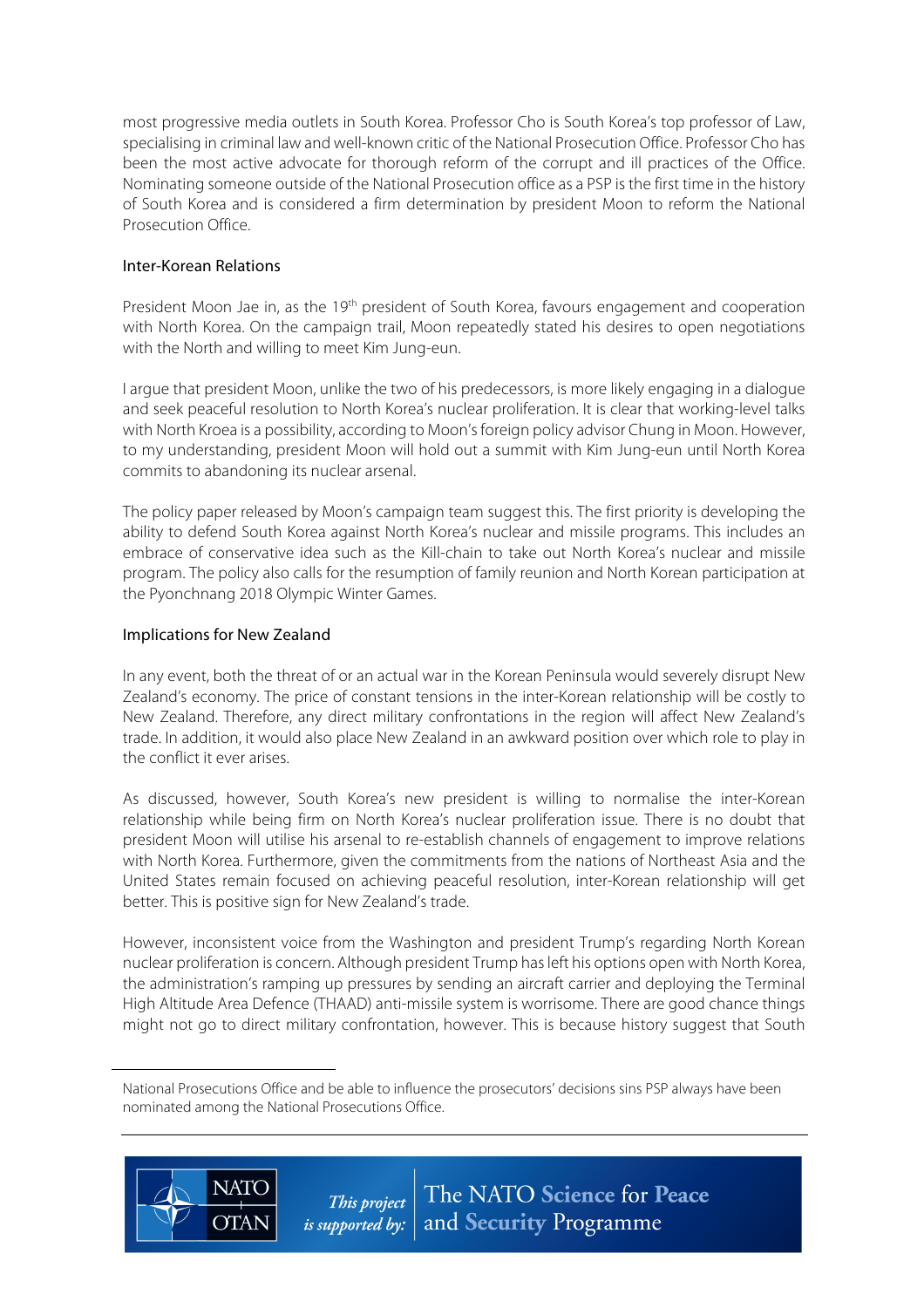Korea and the U.S. have always coordinated their responses toward North Korea and neither country wants war.

## The Chaebols Reform

 $\overline{a}$ 

South Korea's economy depends largely on huge family-owned business conglomerates, or 'Chaebols' such as Samsung, L.G., and Hyundai. President Moon has promised to revive the flagging economy while curbing Chaebol's power.

South Korea's economy is dependent primarily on the performances of Chaebols. According to the Wall Street Journal, the share of sales from the 30 largest Chaebols that made up to 53% of South Korea's GDP in 2002 has risen to 82% in 2012. In the same time, the economy's growth rate has significantly dropped from 7.43% to 2.29%. These Chaebol companies are aggressively suing their financial dominance over the small and medium enterprises(SMEs) by blocking the possibility of SMEs to develop and innovate products. But the more importantly, Cheabols are detested for their corruption based on cosy business-politics relationship and president Moon plans to fight corruption centred on reining South Korean Cheabols (i.e., companies like Samsung, L.G., Hyundai, Hanjin, Kumho, and Lotte).

The president has vowed to end the practice of pardoning convicted corporate criminals and to break the nexus of business and politics. Kim Sang-jo<sup>3</sup>, whom the president has nominated as next chairmen of the Korea Fair Trade Commission (KFT)<sup>4</sup>, told reporters he was in no hurry to unravel the crossshareholding structure, meaning the KFT is building up cases against Cheabols practicing crossshareholdings. In addition, Moon nominated Ki Dong-yoen, current president of Ajou University, as a new Deputy Prime Minister for Economic Affairs and Minister of Strategy and Finance. For the post of Presidential Senior Advisor for Policy Affairs and Vice Chairman of the National Economic Advisory Council, Moon has announced Chang Ha-sung, currently Korea University professor, and Kimg Gwang-du, endowed professor of economics at Songang University.

## Measures by president Moon and their implications for New Zealand

President Moon's appointments for academics might seem odd to outsiders. However, when looked closely, each of the nominee's expertise align with Moon administration's economic reform agenda. For example, professor Kim Sang-jo is an expert in corporate governance system and most vocal critic of the Cahebols. In addition, Chang Ha-sung is a professor of economics specialised in economics of inequality and financial economics. This only indicates president Moon and his administrations long time consideration of the economic reform issue. But what does this mean for New Zealand?

New Zealand has interest in South Korea market for access to the export of Kiwifruit, wine, beef, and diary (except for milk powder, which keeps 176 per cent tariff). I consider president Moon's approach to economic reforms, if successful, bring positive impact to New Zealand's trade. If the reforms are successful and Chaebol's powers are curbed overall economic performance of South Korea will rise

**NATC** 

**OTAN** 



<sup>&</sup>lt;sup>3</sup> Professor Kim Sang-jo has played a key role in building consensus for economic reform following South Korea's financial crisis in 1997. He is a professor of economics at Hansung University and chairs `Solidarity for Economic Reform' (SER), a civil organisation dedicated to enhancing the corporate governance system through minority shareholder campaign. Under his leadership, the group won several landmark lawsuits including the one against the director of Samsung Electronics and Hyndai Motors.

<sup>&</sup>lt;sup>4</sup> The commission sets policies and decides cases related to fair competition.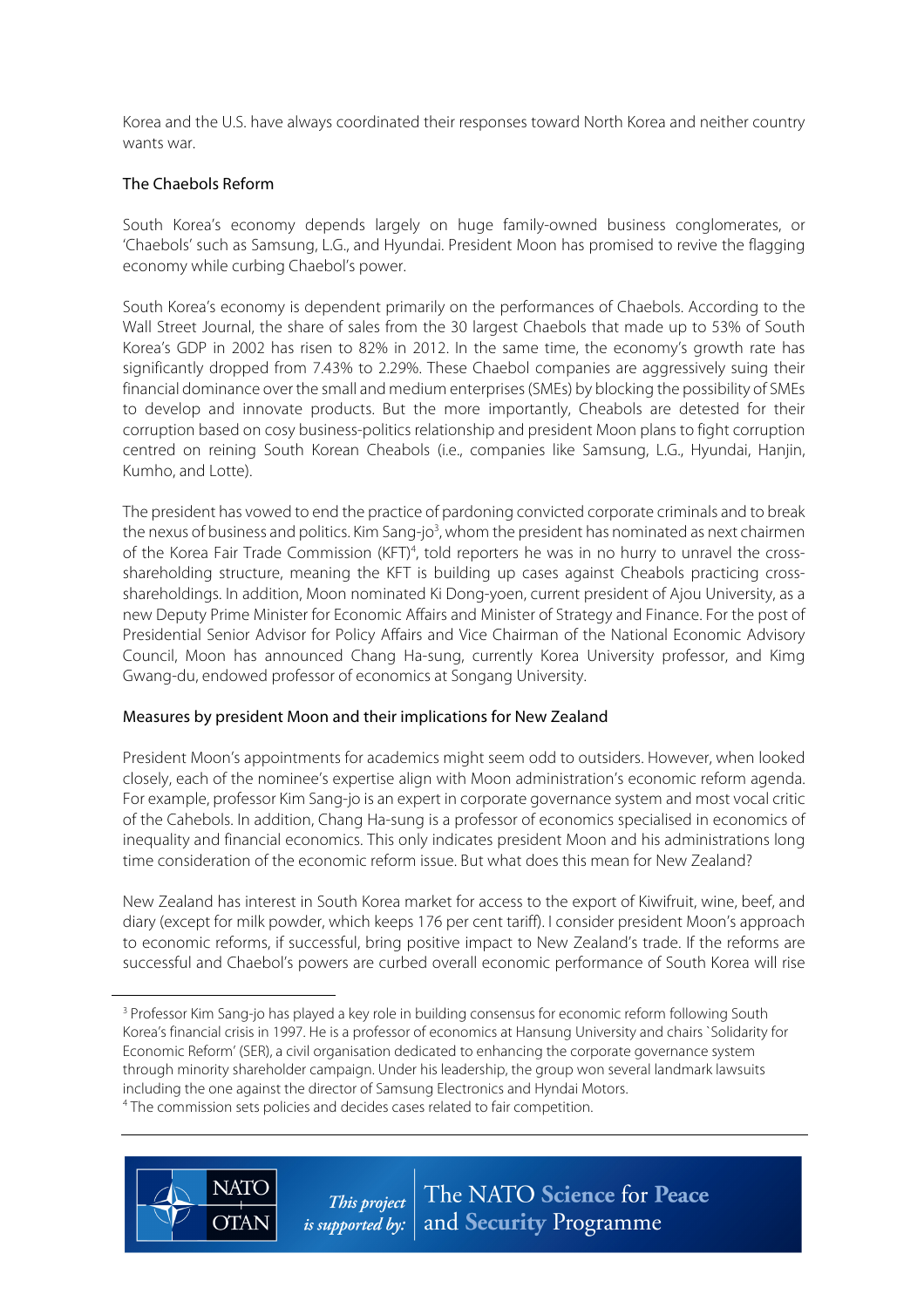and such rise always is followed by increase in spending. In turn, the increase in spending by the Koreans meant increase in export for the New Zealand.

# Two-important allies and the THAAD

Caught between the U.S. and China, president Moon has to pursue an independent foreign policy, aiming to please the both parties. First, the president needs to manage the Trump administrations' conflicted approach to the North Korea's nuclear proliferation. President Trump has voiced the possibility of unilateral action against North Korea, but also suggested that he would be honoured to meet Kim Jung-eun. Trump stressed the importance of the alliance with South Korea, but also said that South Korea should pay for the anti-missile THAAD system the U.S. has deployed on South Korean soil.

On the other hand, Moon and his administration face China, South Korea's biggest trading partner. China has criticised the deployment of THAAD as an act of aggression aimed at China and retaliated economically by slowing Chinese tourism to South Korea and access of South Korea's entertainment and cultural industries. China accounts for U.S. \$131 billion in South Korean export trade. Trying to please both sides will be a diplomatic high-wire act for president Moon and his administration.

# Implications for New Zealand

**NATO** 

**OTAN** 

Both China and the U.S. are important allies to New Zealand in terms of economic and strategic value. China overtook Australia in 2013 to become New Zealand's largest trading partner, with volumes of trade reaching NZ \$19.3 billion.<sup>5</sup> U.S. is New Zealand's third largest trading partner with bilateral trade volume amounting to NZ \$9.7 billion in the year ended September 2014.

In terms of defence, New Zealand shares key areas of closer military cooperation with China in humanitarian Assistance and Disaster Relief. <sup>6</sup> The United States and New Zealand have traditionally been a close ally. With signing of Washington Declaration on 19 June 2012 established a framework for further strengthening and building the basis for defence cooperation. Thus, New Zealand has to balance its role very carefully and strategically over the THAAD missile issue. The best course of action is to do nothing and take the role of observer.

## Conclusion

 $\overline{a}$ 

This policy brief has outlined the changes that are going to happen in South Korea and their implications of such changes to New Zealand. First, I argued president Moon's nomination and what it signifies. The nomination of prime minister, chief of NIS, and presidential secretary for petition suggest greater change is about to happen in South Korea. Secondly, I discussed how president Moon and his administration will handle inter-Korean relationship, chaebol reform, and U.S. and China relations and their implications to New Zealand.

<sup>&</sup>lt;sup>6</sup> Gerry Brownlee, 2015, speaking to People's Republic of China Army college, https://www.beehive.govt.nz/speech/new-zealand-and-security-asia-pacific-century, accessed 29<sup>th</sup> May 2017.



<sup>5</sup> New Zealand Economic and Financial Overview, 2015, The treasury, http://www.treasury.govt.nz/economy/overview/2016/nzefo-16.pdf, accessed 29th May 2017